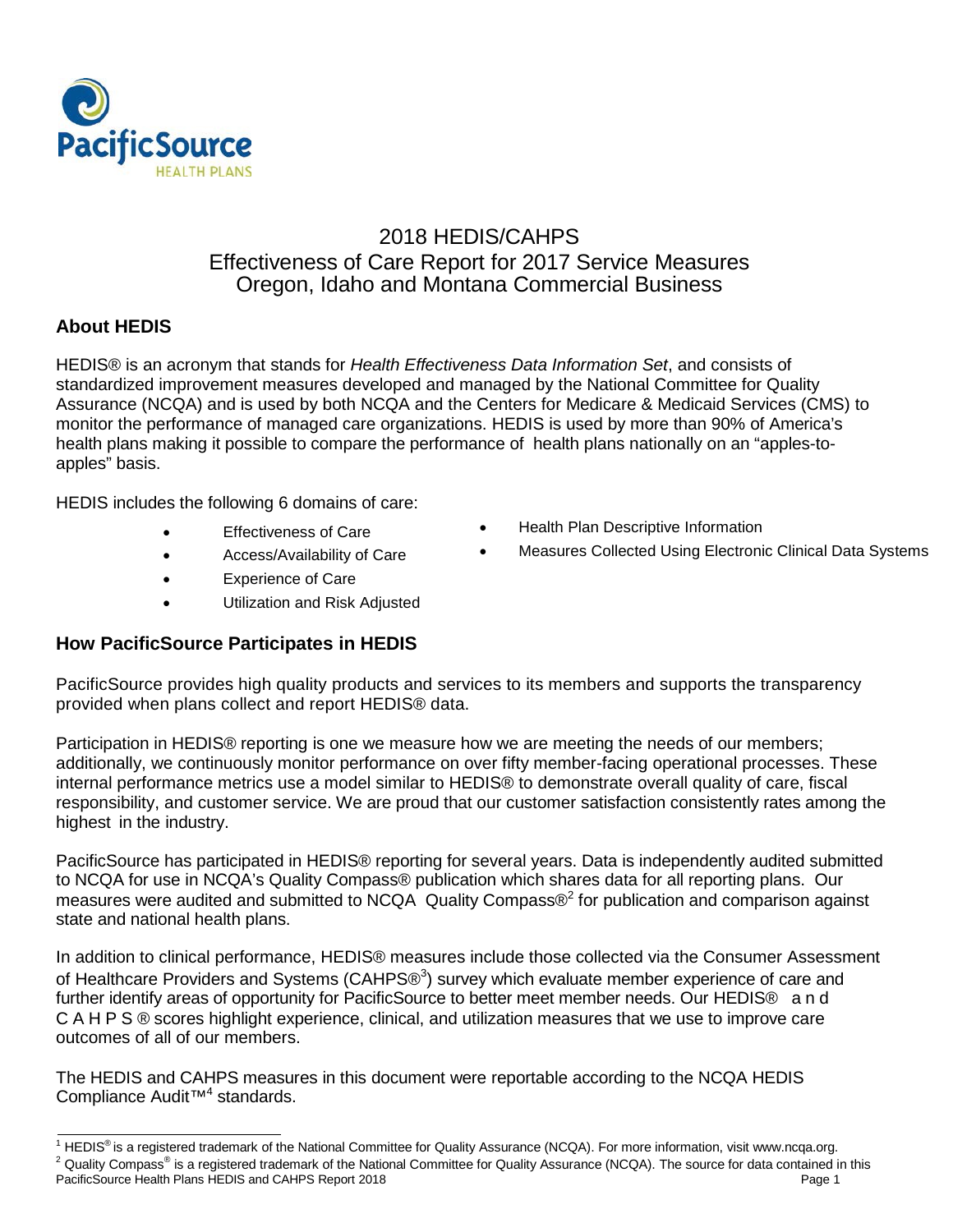<span id="page-1-1"></span><span id="page-1-0"></span>publication is Quality Compass® 2018 and is used with the permission of the National Committee for Quality Assurance (NCQA). Quality Compass 2018 includes certain CAHPS data. Any data display, analysis, interpretation, or conclusion based on these data is solely that of the authors, and NCQA specifically disclaims responsibility for any such display, analysis, interpretation, or conclusion.<br><sup>3</sup> CAHPS<sup>®</sup> is a registered trademark of the Agency for Healthcare Research and Quality (AHRQ). For m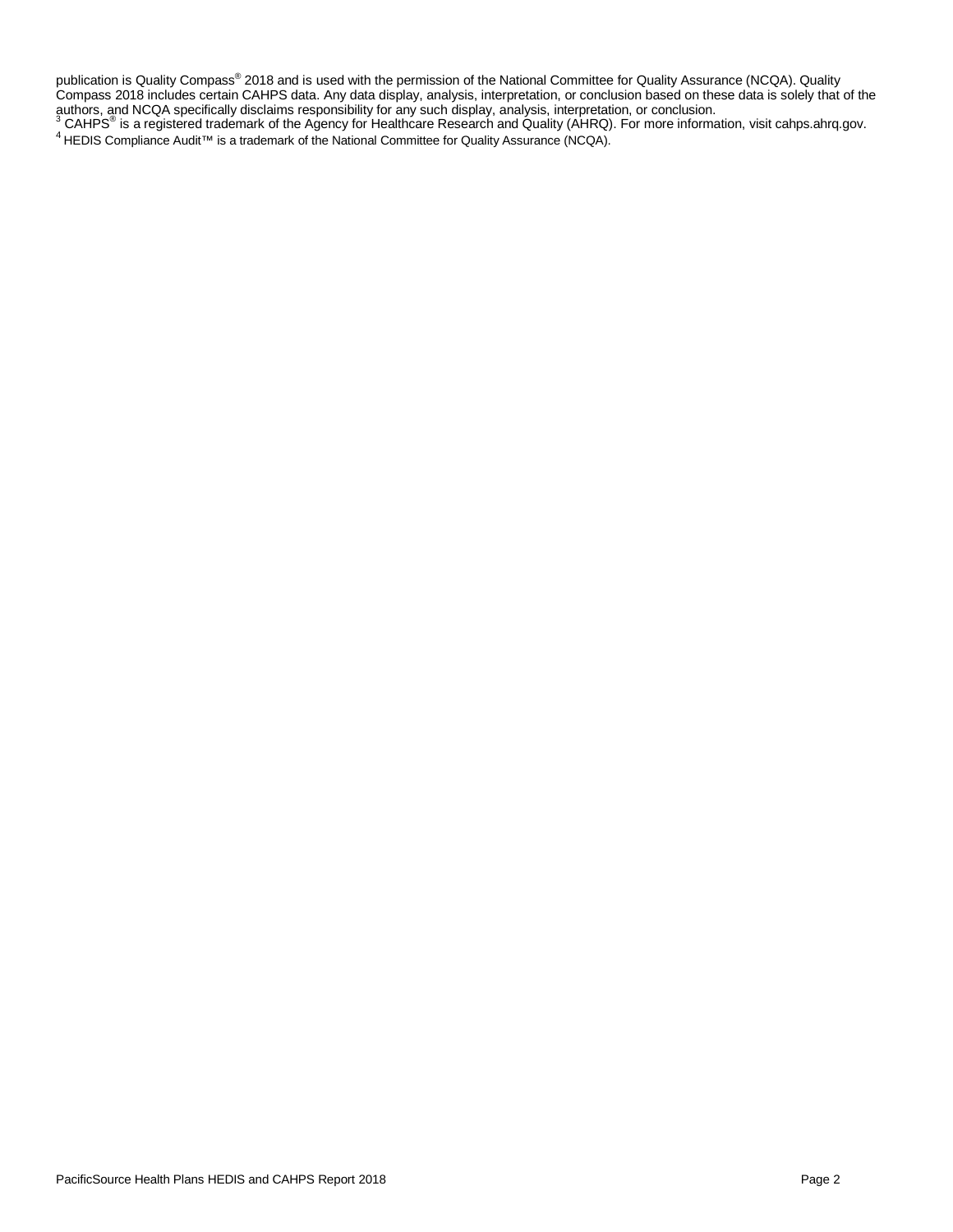# **Selected PacificSource CAHPS Survey Rates**

The Consumer Assessment of Healthcare Providers and Systems (CAHPS® 5.0) survey asks our adult members to rate their satisfaction with PacificSource and their experiences accessing and receiving care. The surveys conducted in 2018 measured members' experience in 2017.

The CAHPS survey is an initiative of the United States Department of Health and Human Services Agency for Healthcare Research and Quality. An NCQA Certified survey vendor conducts our CAHPS survey, ensuring its administration is in accordance with NCQA standards.

Members who responded were age 18 years and older and selected through random sampling. The 2018 rates, published in the NCQA Quality Compass®, are compared to the national average as reported by the 2018 Quality Compass<sup>[®1](#page-2-0)</sup>.

Below are a sample of selected CAHPS® measures with trended results over time.

#### **Customer Service Composite**

This measure reports members' customer service experience when contacting the plan. The composite score is the percentage of members who responded "Always" or "Usually" to the following questions: *"In the last 12 months, how often did your health plan's customer service give you the information or help you needed?"* and *"In the last 12 months, how often did your health plan's customer service staff treat you with courtesy and respect?"*



In 2015, PacificSource's scores in all three states were well above the national average. However, the national average has steadily increased since 2015 while PacificSource's scores have fluctuated. This is surprising since PacificSource's internal operations are aligned across states. Therefore, it is likely that member expectations vary by state and/or that the ease of products may differ across states.

<span id="page-2-0"></span>PacificSource Health Plans HEDIS and CAHPS Report 2018 **Page 3 Page 3**  $1$  2018 Rates are based on member experience in the 2017 measurement year.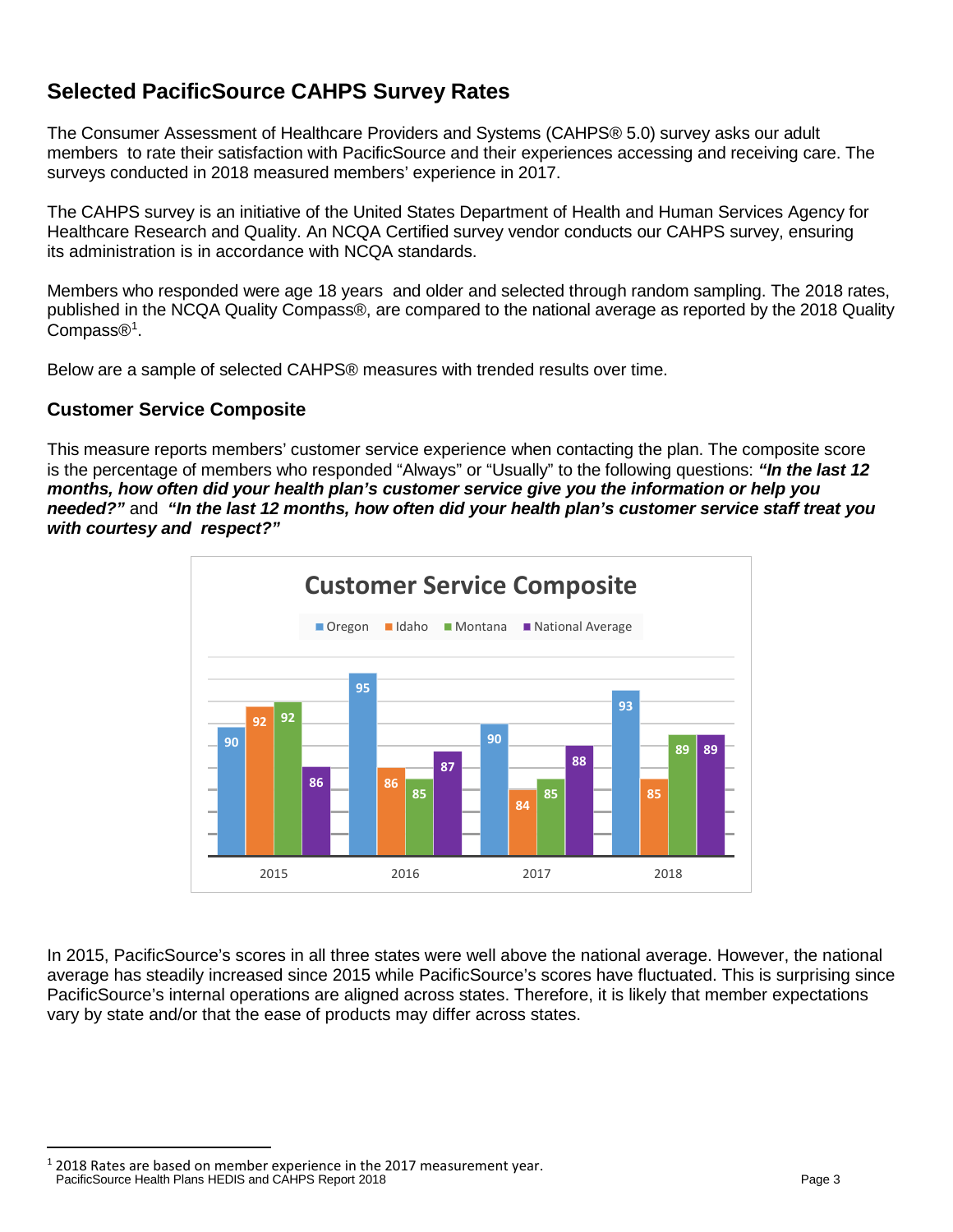### **Claims Processing Composite**

This measure evaluates how quickly and accurately PacificSource processes your claims. The score is the overall percentage of members who responded "Always" or "Usually" to the following questions*: "How often did your health plan handle your claims quickly?"* and *"How often did your health plan handle your claims correctly?"*



Historically, PacificSource has scored above or close to the national average; 2018 scores show an increase for all states, but specifically in Oregon and Idaho. PacificSource is committed to providing our members and providers with accurate and timely data.

#### **Getting Needed Care Composite**

This measure reports on the ease with which members were able to get needed care. The composite score is the overall percentage of members who responded "Always" or "Usually" to the following questions*: "How often did you get an appointment with a specialist as soon as you needed?"* and *"How often was it easy to get the care, tests, or treatment you needed?"*

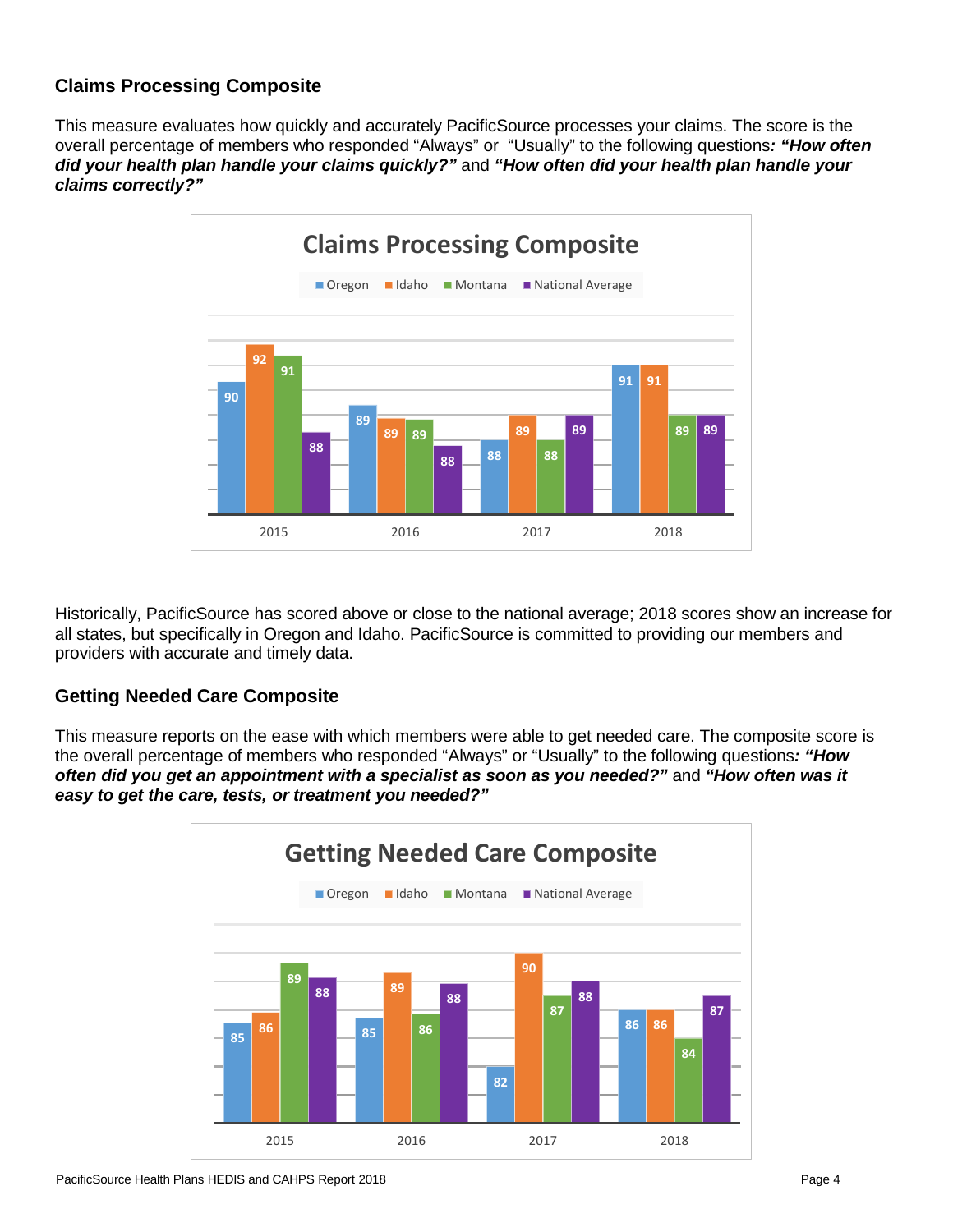The scores for the Getting Needed Care composite have fluctuated over the last several years with minimal trending. Given that the national average has stayed relatively consistent since 2015, it is likely that our members' experience may vary within regions or specific clinics. Despite the difficulty of a health plan to influence member experience that is primarily controlled in the clinic setting, PacificSource has identified this as an area for improvement and works closely with its provider network to offer the best healthcare experience available.

# **PacificSource HEDIS Measures**

By engaging with our members to provide information on important preventative screenings or providing resources to carefully manage chronic health conditions such as diabetes or high blood pressure, we strive to make a difference in the care outcomes of our members by working *with* them to manage their unique healthcare needs.

We do this through:

- Proactive outreach to both members and providers;
- Benefits designed to support preventative care;
- Member support services that help navigate the complexities of care; and
- Personalized member engagement programs designed to meet individual needs

NCQA scores plans in several categories. Following are a sampling of HEDIS® clinical scores reported to NCQA in 2018, reflecting performance from the 2017 measurement year. For additional information about PacificSource plan performance please visit<https://reportcards.ncqa.org/>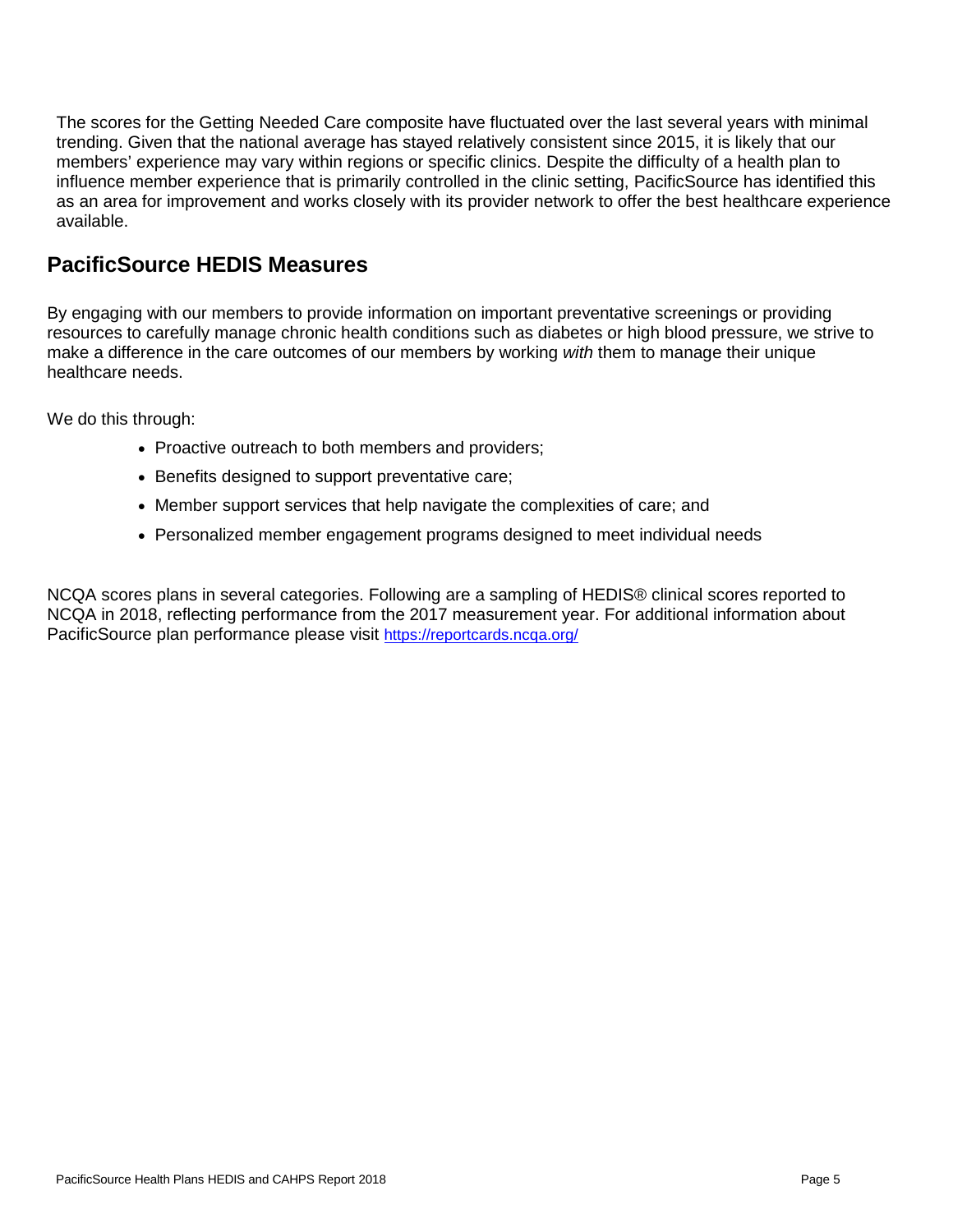| <b>Category</b>           | <b>Measure</b>                                                    | <b>What is Measured?</b>                                                                                                      | Oregon 2018<br>Plan Rate: 2017<br><b>Dates of Service</b> | <b>Idaho 2018</b><br>Plan Rate: 2017<br><b>Dates of Service</b> | <b>Montana 2018</b><br>Plan Rate: 2017<br><b>Dates of Service</b> | 2018 National<br>Average: 2017<br><b>Dates of Service</b> |
|---------------------------|-------------------------------------------------------------------|-------------------------------------------------------------------------------------------------------------------------------|-----------------------------------------------------------|-----------------------------------------------------------------|-------------------------------------------------------------------|-----------------------------------------------------------|
|                           | <b>Breast Cancer Screening</b>                                    | Percentage of Women 50-74 who had a mammogram to screen for<br>breast cancer.                                                 | 71%                                                       | 70%                                                             | 65%                                                               | 71%                                                       |
| creenings<br>Cancer<br>Ū. | <b>Colorectal Cancer Screening</b>                                | Percentage of adults 50-75 who had appropriate screening for<br>colorectal cancer                                             | 63%                                                       | 55%                                                             | 49%                                                               | 61%                                                       |
|                           | <b>Cervical Cancer Screening</b>                                  | Percentage of women 21-64 who had appropriate screening for<br>cervical cancer                                                | 73%                                                       | 60%                                                             | 64%                                                               | 74%                                                       |
|                           | Asthma Medication Ratio                                           | Percentage of people 5-64 with asthma whose ratio of controller<br>medication to total asthma medication was 0.50 or greater. | 81%                                                       | 84%                                                             | 78%                                                               | 79%                                                       |
|                           | Medication Management for People with Asthma                      | Percentage of people 5-64 who remained on asthma controller<br>medication at least 75% of the time                            | 45%                                                       | 54%                                                             | 55%                                                               | 52%                                                       |
|                           | Comprehensive Diabetic Care                                       | Percentage of adults 18-75 with diabetes who received a retinal eye<br>exam                                                   | 67%                                                       | 44%                                                             | 50%                                                               | 52%                                                       |
| rvices                    |                                                                   | Percentage of adults 18-75 with diabetes whose blood pressure is<br><140/90 mm Hg                                             | 62%                                                       | 63%                                                             | 62%                                                               | 56%                                                       |
| <u>G</u>                  |                                                                   | Percentage of Adults 18-75 with diabetes whose A1c is <8%                                                                     | 48%                                                       | 44%                                                             | 45%                                                               | 53%                                                       |
|                           | Statin Therapy for Patients with Diabetes                         | Percentage of adults 40-75 with diabetes who do not have<br>cardiovascular disease who received statin therapy.               | 67%                                                       | 56%                                                             | 57%                                                               | 61%                                                       |
| <b>Treatment</b>          |                                                                   | Percentage of adults 40-75 with diabetes who do not have<br>cardiovascular disease who adhered to statin therapy.             | 70%                                                       | 66%                                                             | 68%                                                               | 67%                                                       |
|                           | Statin Therapy for Patients with Cardiovascular<br><b>Disease</b> | Percentage of males 21 - 75 and females 40-75 with cardiovascular<br>disease who received statin therapy.                     | 80%                                                       | 82%                                                             | 89%                                                               | 81%                                                       |
|                           |                                                                   | Percentage of males 21 - 75 and females 40-75 with cardiovascular<br>disease who adhered to statin therapy.                   | 74%                                                       | $N/A^*$                                                         | 71%                                                               | 74%                                                       |
|                           | Controlling High Blood Pressure                                   | Percentage of adults 18-59 with a diagnosis of hypertension whose BP<br>is <140/90                                            | 52%                                                       | 52%                                                             | 47%                                                               | 58%                                                       |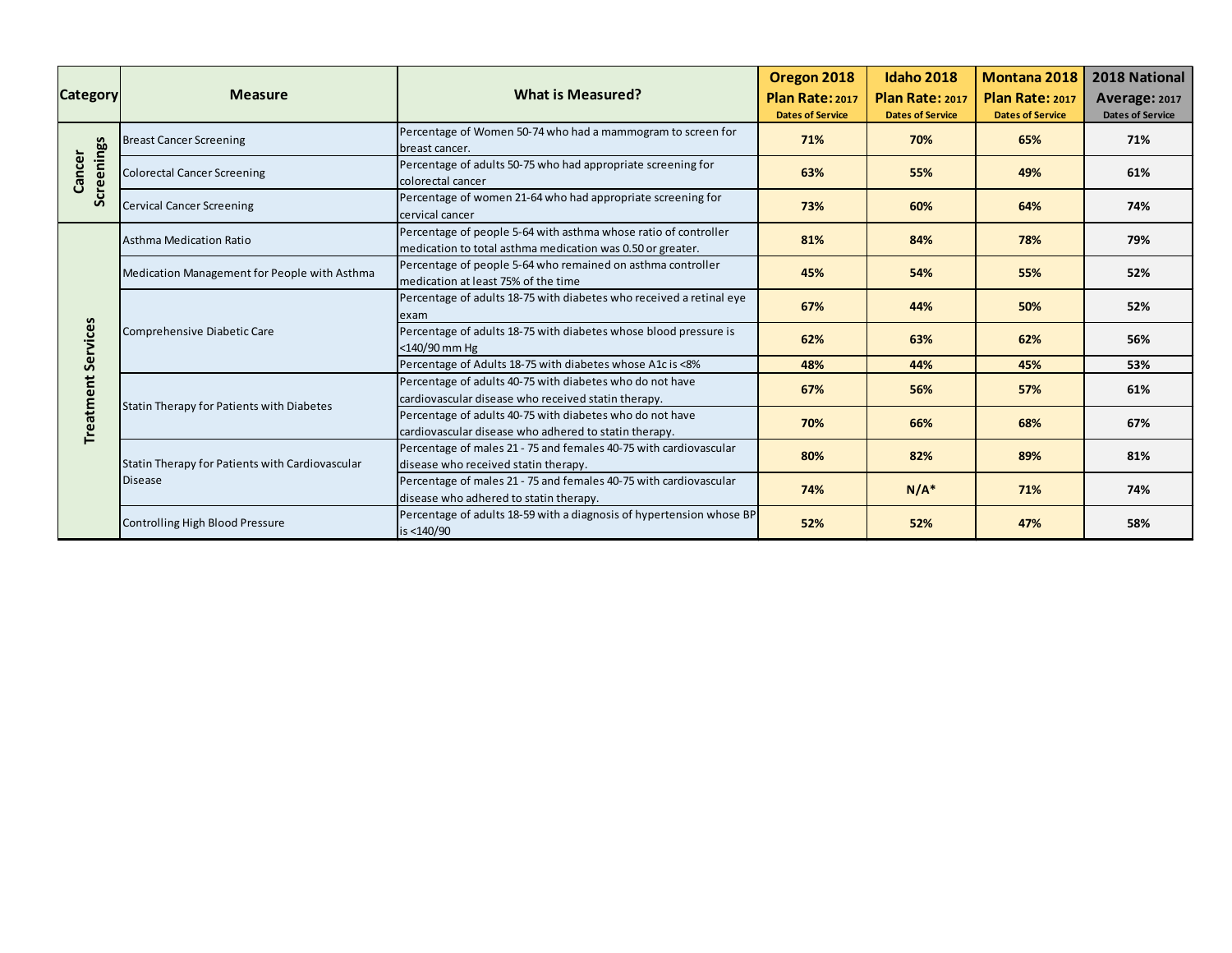|                          |                             |                                                                                                  |                                                                                                                                                                                                    | Oregon 2018             | <b>Idaho 2018</b>       | <b>Montana 2018</b>     | 2018 National           |
|--------------------------|-----------------------------|--------------------------------------------------------------------------------------------------|----------------------------------------------------------------------------------------------------------------------------------------------------------------------------------------------------|-------------------------|-------------------------|-------------------------|-------------------------|
| <b>Category</b>          |                             | <b>Measure</b>                                                                                   | <b>What is Measured?</b>                                                                                                                                                                           | Plan Rate: 2017         | Plan Rate: 2017         | Plan Rate: 2017         | Average: 2017           |
|                          |                             |                                                                                                  |                                                                                                                                                                                                    | <b>Dates of Service</b> | <b>Dates of Service</b> | <b>Dates of Service</b> | <b>Dates of Service</b> |
|                          |                             | <b>Childhood Immunization Status</b>                                                             | Percent of children aged 2 who have received DTaP, IPV, MMR, HiB,<br>HepB, VZV, PCV, HepA, RV, Influenza immunizations by their 2nd<br>birthday.                                                   | 55%                     | 42%                     | 38%                     | 51%                     |
|                          | Prevention                  | <b>Immunization Status of Adolescents</b>                                                        | Percent of adolescents aged 13 years of age who have had<br>meningococcal, Tdap, and HPV immunizations by their 13th birthday.                                                                     | 21%                     | 13%                     | 17%                     | 76%                     |
|                          |                             | Weight Assessment and Counseling for Nutrition and<br>Physical Activity for Children/Adolescents | Percentage of children and adolescents aged 3-17 years who had an<br>outpatient visit and the BMI percentile was documented in the chart.                                                          | 49%                     | 39%                     | 26%                     | 63%                     |
| Other                    |                             | Adult BMI Assessment                                                                             | Perctage of adults 18-74 whose BMI was documented in their chart<br>during an out patient visit.                                                                                                   | 77%                     | 77%                     | 57%                     | 73%                     |
|                          | Preventative<br>Services    | Chlamydia Screening for Women                                                                    | Percentage of sexually active women 16-24 who had a chlamydia<br>screen.                                                                                                                           | 42%                     | 30%                     | 35%                     | 48%                     |
|                          |                             | <b>Flu Vaccination for Adults</b>                                                                | The percentage of adults 18-64 who received an influenza vaccination                                                                                                                               | 51%                     | 51%                     | 45%                     | 50%                     |
| Women's                  |                             | Timeliness of Prenatal Care                                                                      | Percentage of deliveries in which the member received a prenatal<br>care visit within the first trimester                                                                                          | 81%                     | 77%                     | 61%                     | 81%                     |
|                          | Reproductive<br>Health      | <b>Timeliness of Postnatal Care</b>                                                              | Percentage of deliveries in which the member received a postpartum<br>visit between 21 and 56 days from delivery                                                                                   | 75%                     | 66%                     | 69%                     | 71%                     |
| Other Treatment Services |                             | Avoidance of Antibiotics for Adults with Bronchitis                                              | Percentage of adults 18-64 with a diagnosis of acute bronchitis who<br>were not dispensed an antibiotic prescription                                                                               | 33%                     | 20%                     | 29%                     | 31%                     |
|                          |                             | Appropriate Treatment for Children with Pharyngitis                                              | Percentage of Children 3-18 diagnosed with pharyngitis dispensed an<br>antibiotic and received a group A streptococcus test.                                                                       | 81%                     | 71%                     | 77%                     | 86%                     |
|                          |                             | Use of Imaging Studies for Low Back Pain                                                         | Percentage of adults 18-50 with a primary diagnosis of low back pain<br>who did not have an imaging study within 28 days of of the diagnosis                                                       | 87%                     | 84%                     | 82%                     | 76%                     |
|                          |                             | Appropriate Testing for Children with Upper<br>Respiratory Infection                             | Percentage of Children 3 months - 18 years diagnosed with an upper<br>respiratory infection who were not dispensed an antibiotic<br>prescription                                                   | 91%                     | 92%                     | 88%                     | 88%                     |
| <b>Mental &amp;</b>      | <b>Behavioral</b><br>Health | Antidepressant Medication Management                                                             | Percentage of adults 18 and older treated diagnosed with major<br>depression, were treated with antidepressant medication, and who<br>remained on antidepressant medication for at least 180 days. | 53%                     | 52%                     | 56%                     | 52%                     |